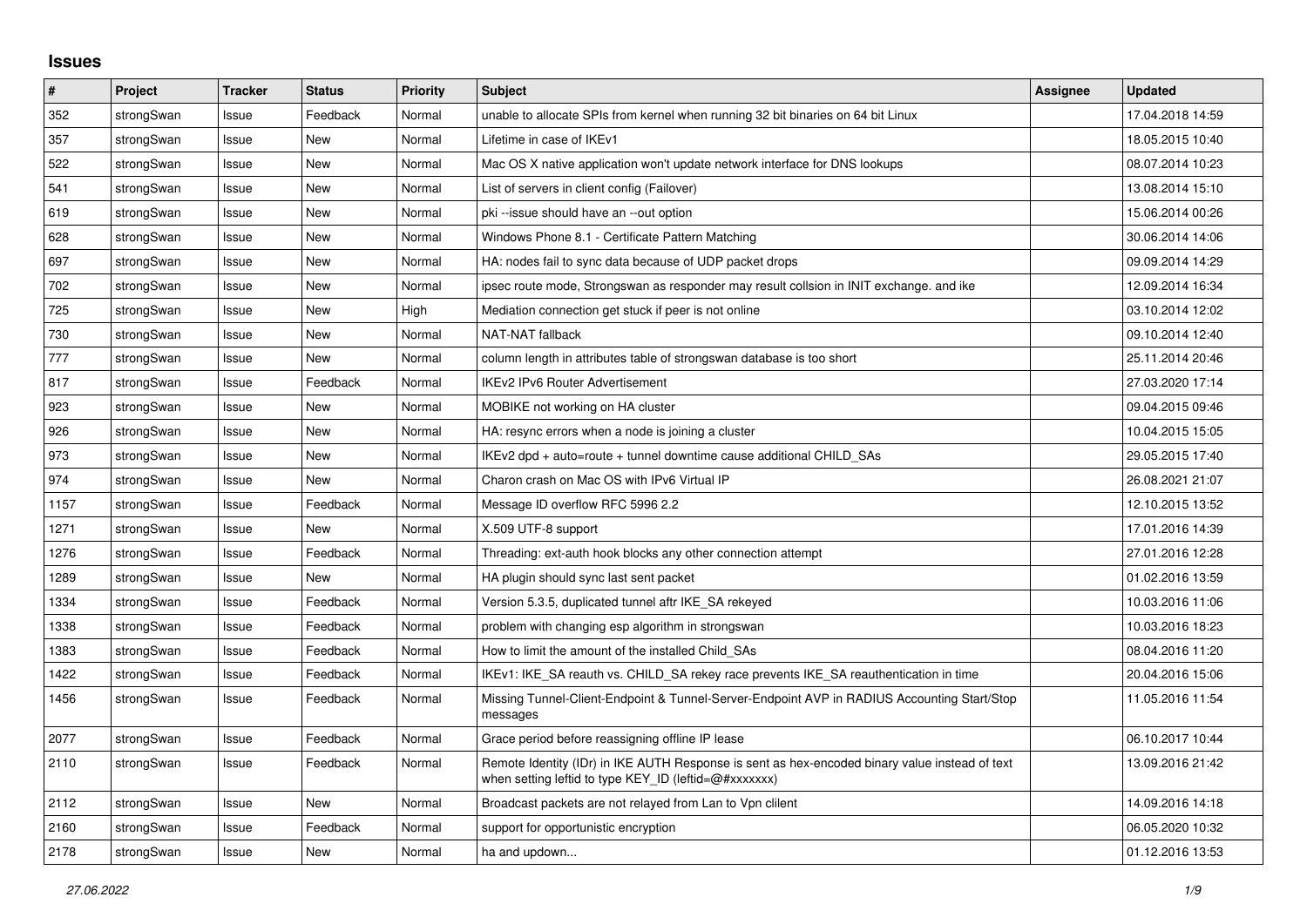| $\sharp$ | Project    | <b>Tracker</b> | <b>Status</b> | <b>Priority</b> | <b>Subject</b>                                                                                                     | <b>Assignee</b> | <b>Updated</b>   |
|----------|------------|----------------|---------------|-----------------|--------------------------------------------------------------------------------------------------------------------|-----------------|------------------|
| 2184     | strongSwan | Issue          | Feedback      | Normal          | configuration with multiple RSA keys                                                                               |                 | 14.12.2016 13:09 |
| 2203     | strongSwan | Issue          | Feedback      | Normal          | Protecting symetric traffic using high availability in gateway to gateway setup (both active)                      |                 | 15.02.2017 14:20 |
| 2260     | strongSwan | Issue          | New           | Normal          | Number of CHILD_SA for a single connection grows over time                                                         |                 | 28.02.2017 13:46 |
| 2319     | strongSwan | Issue          | Feedback      | Normal          | gives up trying to bring up connection after DNS SERVFAIL                                                          |                 | 08.05.2017 15:41 |
| 2357     | strongSwan | Issue          | Feedback      | Normal          | How to initiate IPsec SA Transport Mode without IKE?                                                               |                 | 18.01.2021 18:36 |
| 2394     | strongSwan | Issue          | Feedback      | Normal          | IP is not assigned after re-authentication                                                                         |                 | 04.08.2017 19:03 |
| 2400     | strongSwan | Issue          | Feedback      | Normal          | Is DPD supposed to detect dead tunnel, or dead IKE instance                                                        |                 | 11.01.2019 22:53 |
| 2411     | strongSwan | Issue          | Feedback      | Normal          | VPN server name resolution is done via overlay DNS server upon IKE disconnect                                      |                 | 22.08.2017 10:42 |
| 2432     | strongSwan | Issue          | <b>New</b>    | Normal          | PLUTO_ME can be different for up-client and down-client                                                            |                 | 21.09.2017 11:57 |
| 2446     | strongSwan | Issue          | Feedback      | Normal          | Traffic loss during IKE reauth despite make-before-break enabled                                                   |                 | 27.11.2017 17:12 |
| 2459     | strongSwan | Issue          | New           | High            | updown script deleted firewall rules at down-client in make-before-break responder side                            |                 | 05.11.2017 19:13 |
| 2464     | strongSwan | Issue          | New           | Normal          | How to Loadbalance strongswan IPsec via NGINX?                                                                     |                 | 12.11.2017 19:16 |
| 2560     | strongSwan | Issue          | Feedback      | Normal          | Duplicate CA cert requests sent                                                                                    |                 | 28.02.2018 10:54 |
| 2580     | strongSwan | Issue          | Feedback      | Normal          | [CFG] handling xx attribute failed in Android or Ubuntu, but works in macOS                                        |                 | 09.03.2018 17:49 |
| 2618     | strongSwan | Issue          | Feedback      | Normal          | Query regarding assignment of Tunnel IP                                                                            |                 | 09.04.2018 10:57 |
| 2621     | strongSwan | Issue          | Feedback      | Normal          | Android: VPN connection stops working, strongSwan shows Connected                                                  |                 | 06.07.2018 13:06 |
| 2671     | strongSwan | Issue          | New           | Normal          | Passing user-supplied cerificate file names to charon-nm is problematic                                            |                 | 23.05.2018 21:27 |
| 2678     | strongSwan | Issue          | Feedback      | Normal          | Phase 1 issue                                                                                                      |                 | 07.06.2018 20:06 |
| 2682     | strongSwan | Issue          | New           | Normal          | IMV/IMC (re)Attestation                                                                                            |                 | 07.06.2018 21:25 |
| 2691     | strongSwan | Issue          | New           | Normal          | Strongswan and KSOFTIRQ cpu utilization                                                                            |                 | 26.06.2018 14:34 |
| 2698     | strongSwan | Issue          | Feedback      | Low             | DSCP and kernel-libipsec                                                                                           |                 | 04.07.2018 15:01 |
| 2701     | strongSwan | Issue          | <b>New</b>    | Normal          | Low bandwidth when Iperfing data thorugh IPSEC tunnel                                                              |                 | 07.07.2020 13:38 |
| 2726     | strongSwan | Issue          | Feedback      | Normal          | Strongswan selects wrong source IP                                                                                 |                 | 23.08.2018 13:38 |
| 2750     | strongSwan | Issue          | Feedback      | Normal          | setting WFP SA SPI failed: 0x80320035                                                                              |                 | 27.05.2019 11:59 |
| 2816     | strongSwan | Issue          | Feedback      | Normal          | order of DNS entries is reversed in /etc/resolv.conf                                                               |                 | 06.11.2018 10:41 |
| 2835     | strongSwan | Issue          | Feedback      | Normal          | Rekeyed SA can't be deleted in standby node                                                                        |                 | 19.12.2018 02:52 |
| 2870     | strongSwan | Issue          | Feedback      | Normal          | DNS resolution outside of tunnel if DNS server is in remote TS                                                     |                 | 22.01.2019 11:06 |
| 2958     | strongSwan | Issue          | Feedback      | Normal          | Trap policies with unspecified remote IP covering multiple specific ports constantly produce new<br><b>IKE SAs</b> |                 | 11.03.2019 15:03 |
| 2964     | strongSwan | Issue          | Feedback      | Normal          | Route to IKE Gateway Fails to Update Under Particular Configuration                                                |                 | 13.03.2019 10:38 |
| 2966     | strongSwan | Issue          | Feedback      | Normal          | Problems with large amount of subnets in leftsubnet configuration                                                  |                 | 02.04.2019 10:35 |
| 3041     | strongSwan | Issue          | Feedback      | Low             | fail2ban or equivalent                                                                                             |                 | 06.05.2019 09:07 |
| 3072     | strongSwan | Issue          | Feedback      | Normal          | Windows 10: setting WFP SA SPI fails with error 0x80320014                                                         |                 | 29.05.2019 14:34 |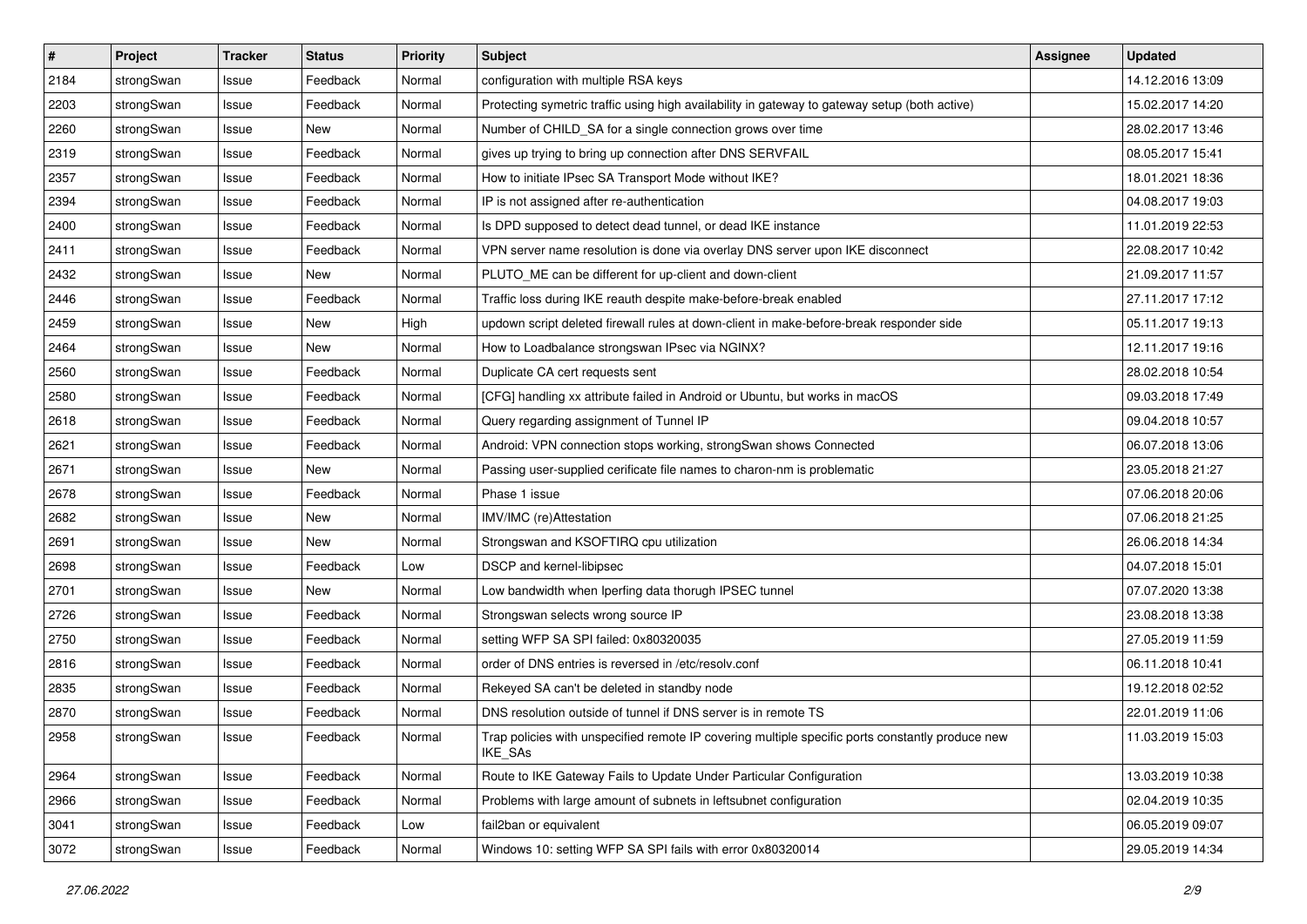| $\pmb{\#}$ | Project    | <b>Tracker</b> | <b>Status</b> | <b>Priority</b> | <b>Subject</b>                                                                                          | <b>Assignee</b> | <b>Updated</b>   |
|------------|------------|----------------|---------------|-----------------|---------------------------------------------------------------------------------------------------------|-----------------|------------------|
| 3097       | strongSwan | Issue          | Feedback      | Normal          | charon restart behaviour                                                                                |                 | 24.06.2019 16:09 |
| 3122       | strongSwan | Issue          | Feedback      | Normal          | Strongswan software iterupts                                                                            |                 | 18.07.2019 02:27 |
| 3151       | strongSwan | Issue          | Feedback      | Normal          | Forecast stops forwarding multicast                                                                     |                 | 26.08.2019 14:06 |
| 3154       | strongSwan | Issue          | Feedback      | Normal          | signature validation failed only with sha2                                                              |                 | 20.08.2019 11:51 |
| 3159       | strongSwan | Issue          | New           | High            | backup ipsec tunnels                                                                                    |                 | 26.08.2019 14:28 |
| 3254       | strongSwan | Issue          | Feedback      | Normal          | Log level in android level                                                                              |                 | 08.11.2019 08:36 |
| 3268       | strongSwan | Issue          | Feedback      | Normal          | Traffic disruption -- policy-based VPN to AWS VPN service                                               |                 | 15.11.2019 16:53 |
| 3282       | strongSwan | Issue          | Feedback      | Normal          | Android VPN client keeps retrying in airplane mode                                                      |                 | 29.11.2019 16:06 |
| 3298       | strongSwan | Issue          | New           | Normal          | strategies to improve strongswan performance per single SA                                              |                 | 23.12.2019 14:05 |
| 3304       | strongSwan | Issue          | Feedback      | Normal          | Found unsupported critical X.509 extension: X509v3 Name Constraints                                     |                 | 13.01.2020 14:50 |
| 3307       | strongSwan | Issue          | Feedback      | Normal          | Probable non compliance with RFC 7296 wrt traffic selector narrowing?                                   |                 | 14.01.2020 16:19 |
| 3326       | strongSwan | Issue          | New           | Normal          | update custom routing table (table 220 by default) with new routes if new networks and routes<br>appear |                 | 10.02.2020 12:01 |
| 3342       | strongSwan | Issue          | Feedback      | Normal          | Certain fields in Storngswan on Firestick4K are not editable                                            |                 | 20.02.2020 09:36 |
| 3366       | strongSwan | Issue          | Feedback      | Normal          | Uninstall "any" trap policy if start_action=trap with virtual IPs is used                               |                 | 13.03.2020 14:57 |
| 3377       | strongSwan | Issue          | Feedback      | Normal          | Interface ID not configured during HA synchronization                                                   |                 | 18.03.2020 10:15 |
| 3389       | strongSwan | Issue          | Feedback      | Normal          | Child SAs not getting created after rekeying                                                            |                 | 30.03.2020 15:45 |
| 3392       | strongSwan | Issue          | Feedback      | Normal          | mark=%unique and no Internet-connection with VPN                                                        |                 | 31.07.2020 15:26 |
| 3400       | strongSwan | Issue          | Feedback      | Normal          | Windows 10 IKEv2 rekeying fails                                                                         |                 | 16.04.2020 17:08 |
| 3403       | strongSwan | Issue          | Feedback      | Normal          | IKEv2 natd false detection                                                                              |                 | 09.04.2020 14:19 |
| 3442       | strongSwan | Issue          | Feedback      | Normal          | Apply policy based on network interface in transport mode                                               |                 | 13.05.2020 10:53 |
| 3490       | strongSwan | Issue          | Feedback      | Normal          | Selecting incorrect auth mode for IKEv1                                                                 |                 | 21.07.2020 21:26 |
| 3496       | strongSwan | Issue          | Feedback      | Normal          | Route-based VPN - transport mode                                                                        |                 | 11.02.2021 09:55 |
| 3498       | strongSwan | Issue          | Feedback      | Normal          | FreeBSD + dhcp+farp plugin                                                                              |                 | 22.01.2021 10:44 |
| 3499       | strongSwan | Issue          | Feedback      | Normal          | ISAKMP Signature hash algorithm / EAP-TLS Authentification                                              |                 | 30.06.2020 10:40 |
| 3500       | strongSwan | Issue          | Feedback      | Normal          | swanctl --list-cert not listing all certs                                                               |                 | 29.06.2020 15:25 |
| 3516       | strongSwan | Issue          | Feedback      | Normal          | Close IKE_SA after expiry without rekey/reauth                                                          |                 | 20.07.2020 19:32 |
| 3524       | strongSwan | Issue          | <b>New</b>    | Urgent          | Routing public IP addresses thru the VPN tunnel (Peer is Cisco ISR)                                     |                 | 24.07.2020 03:15 |
| 3534       | strongSwan | Issue          | New           | Urgent          | use of strongswan, ipvlan L2 and kernel ipsec                                                           |                 | 04.08.2020 20:59 |
| 3536       | strongSwan | Issue          | Feedback      | Normal          | When Create multiple tunnels restart ipsec service will establish fail.                                 |                 | 03.09.2020 13:58 |
| 3537       | strongSwan | Issue          | Feedback      | Normal          | IPv6 Packets are not transferred from server to client through IPSec using RPC protocol                 |                 | 01.09.2020 12:50 |
| 3545       | strongSwan | Issue          | New           | Normal          | Configuration model for multiple-VRF tunnel endpoints                                                   |                 | 18.08.2020 13:50 |
| 3552       | strongSwan | Issue          | Feedback      | Normal          | Internet disconnects after once VPN is established                                                      |                 | 30.08.2020 05:35 |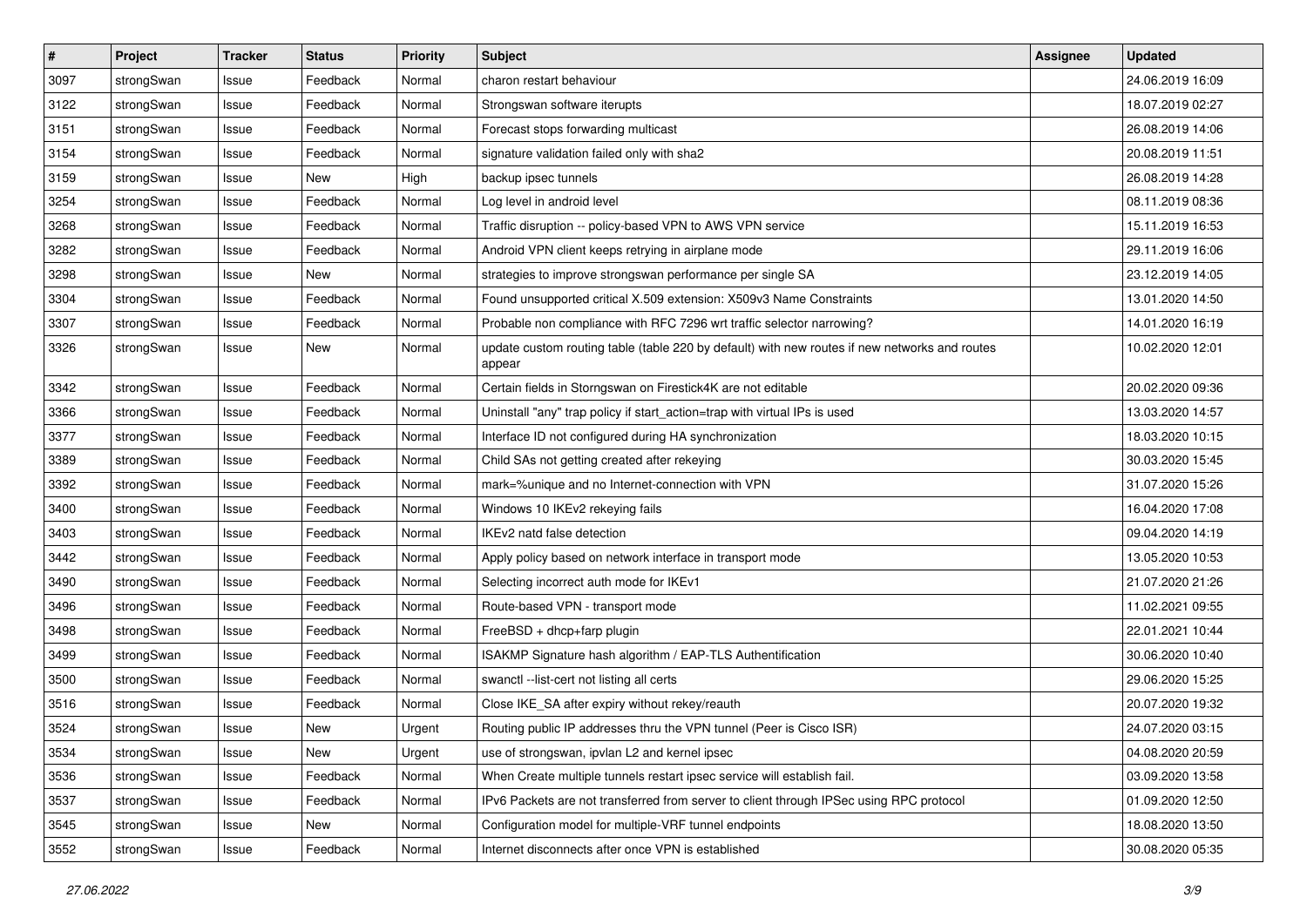| $\pmb{\#}$ | Project    | <b>Tracker</b> | <b>Status</b> | <b>Priority</b> | <b>Subject</b>                                                                                               | <b>Assignee</b> | <b>Updated</b>   |
|------------|------------|----------------|---------------|-----------------|--------------------------------------------------------------------------------------------------------------|-----------------|------------------|
| 3558       | strongSwan | Issue          | Feedback      | Normal          | deleting half open IKE_SA with x.x.x.x after timeout with iOS device                                         |                 | 05.09.2020 21:23 |
| 3561       | strongSwan | Issue          | Feedback      | Normal          | Azure P2S VPN Linux connection error                                                                         |                 | 15.09.2020 12:22 |
| 3564       | strongSwan | Issue          | Feedback      | Normal          | Out of order packets are generated if strong swan is running on multiple cores                               |                 | 16.09.2020 10:01 |
| 3565       | strongSwan | Issue          | Feedback      | Normal          | Filtering out logs or plugin in to do so                                                                     |                 | 16.09.2020 11:45 |
| 3566       | strongSwan | Issue          | Feedback      | Normal          | Number of simultaneous connections limited to 1000 in a cluster                                              |                 | 18.09.2020 09:46 |
| 3568       | strongSwan | Issue          | Feedback      | Normal          | vpn connection is unstable                                                                                   |                 | 23.09.2020 16:28 |
| 3573       | strongSwan | Issue          | Feedback      | Normal          | ike2 and transit traffic                                                                                     |                 | 05.10.2020 10:55 |
| 3575       | strongSwan | Issue          | Feedback      | Normal          | Tunnel of IPv6 Over IPv4 not accespting Jumbo Packets                                                        |                 | 23.09.2020 16:44 |
| 3576       | strongSwan | Issue          | Feedback      | Normal          | strongswan on openwrt virtual ip inside ipsec tunnel                                                         |                 | 25.09.2020 17:01 |
| 3577       | strongSwan | Issue          | Feedback      | Normal          | StrongSwan Connection adding and deleting over network.                                                      |                 | 28.09.2020 15:13 |
| 3578       | strongSwan | Issue          | Feedback      | Normal          | ipsec connection to FortiClient VPN                                                                          |                 | 28.09.2020 15:08 |
| 3580       | strongSwan | Issue          | Feedback      | Normal          | encapsulation and packets not routing into tunnel problems                                                   |                 | 02.10.2020 10:03 |
| 3588       | strongSwan | Issue          | Feedback      | Normal          | VPN setup over 4G                                                                                            |                 | 08.10.2020 14:13 |
| 3592       | strongSwan | Issue          | Feedback      | Normal          | Tunnel reported as established but log show "found encrypted payload, but no transform set"                  |                 | 20.10.2020 10:37 |
| 3593       | strongSwan | Issue          | Feedback      | Normal          | Need variable tracking make_before_break state into updown scripts                                           |                 | 13.10.2020 09:59 |
| 3596       | strongSwan | Issue          | Feedback      | Normal          | no issuer certificate found for                                                                              |                 | 21.10.2020 03:27 |
| 3597       | strongSwan | Issue          | Feedback      | Normal          | IPSec Client on CentOS 8 - Can't connect using ShrewSoft VPN config file                                     |                 | 21.10.2020 16:38 |
| 3598       | strongSwan | Issue          | Feedback      | Normal          | swanctl on Windows: Support aborting execution                                                               |                 | 19.10.2020 15:01 |
| 3603       | strongSwan | Issue          | Feedback      | Normal          | dns issue in config mode                                                                                     |                 | 20.10.2020 11:50 |
| 3604       | strongSwan | Issue          | Feedback      | Normal          | Email Notification on down status                                                                            |                 | 21.10.2020 10:54 |
| 3607       | strongSwan | Issue          | Feedback      | Normal          | statusall option reports transport established two or three times per IP at start-up                         |                 | 27.10.2020 16:48 |
| 3609       | strongSwan | Issue          | Feedback      | Normal          | Potential DNS server IP address conflicts                                                                    |                 | 26.10.2020 11:12 |
| 3610       | strongSwan | Issue          | Feedback      | Normal          | farp plugin conflicts with DHCP service                                                                      |                 | 26.10.2020 18:06 |
| 3611       | strongSwan | Issue          | Feedback      | Normal          | Unable to Send Traffic Using NAT on EC2 Instance                                                             |                 | 27.10.2020 16:35 |
| 3613       | strongSwan | Issue          | Feedback      | Low             | Load-test jobs scheduled after tunnels are terminated                                                        |                 | 28.10.2020 12:06 |
| 3614       | strongSwan | Issue          | Feedback      | Normal          | Certificate renewal for about to expire certificates                                                         |                 | 30.10.2020 13:30 |
| 3616       | strongSwan | Issue          | Feedback      | Normal          | With Strongswan 5.7.2, unique=never not allowing multiple clients to establish tunnels with same<br>identity |                 | 05.11.2020 12:32 |
| 3617       | strongSwan | Issue          | Feedback      | Normal          | full-offload swanctl.conf                                                                                    |                 | 03.11.2020 17:24 |
| 3618       | strongSwan | Issue          | Feedback      | Normal          | Use side-band to configure strongswan's                                                                      |                 | 09.11.2020 10:38 |
| 3625       | strongSwan | Issue          | Feedback      | Normal          | Always on VPN when the client is on the same LAN as the VPN server                                           |                 | 10.11.2020 18:45 |
| 3628       | strongSwan | Issue          | Feedback      | Normal          | Constant `retransmit` while establishing CHILD_SA                                                            |                 | 16.11.2020 10:14 |
| 3629       | strongSwan | Issue          | Feedback      | Normal          | IPSec enc only on specific dport/proto                                                                       |                 | 16.11.2020 10:04 |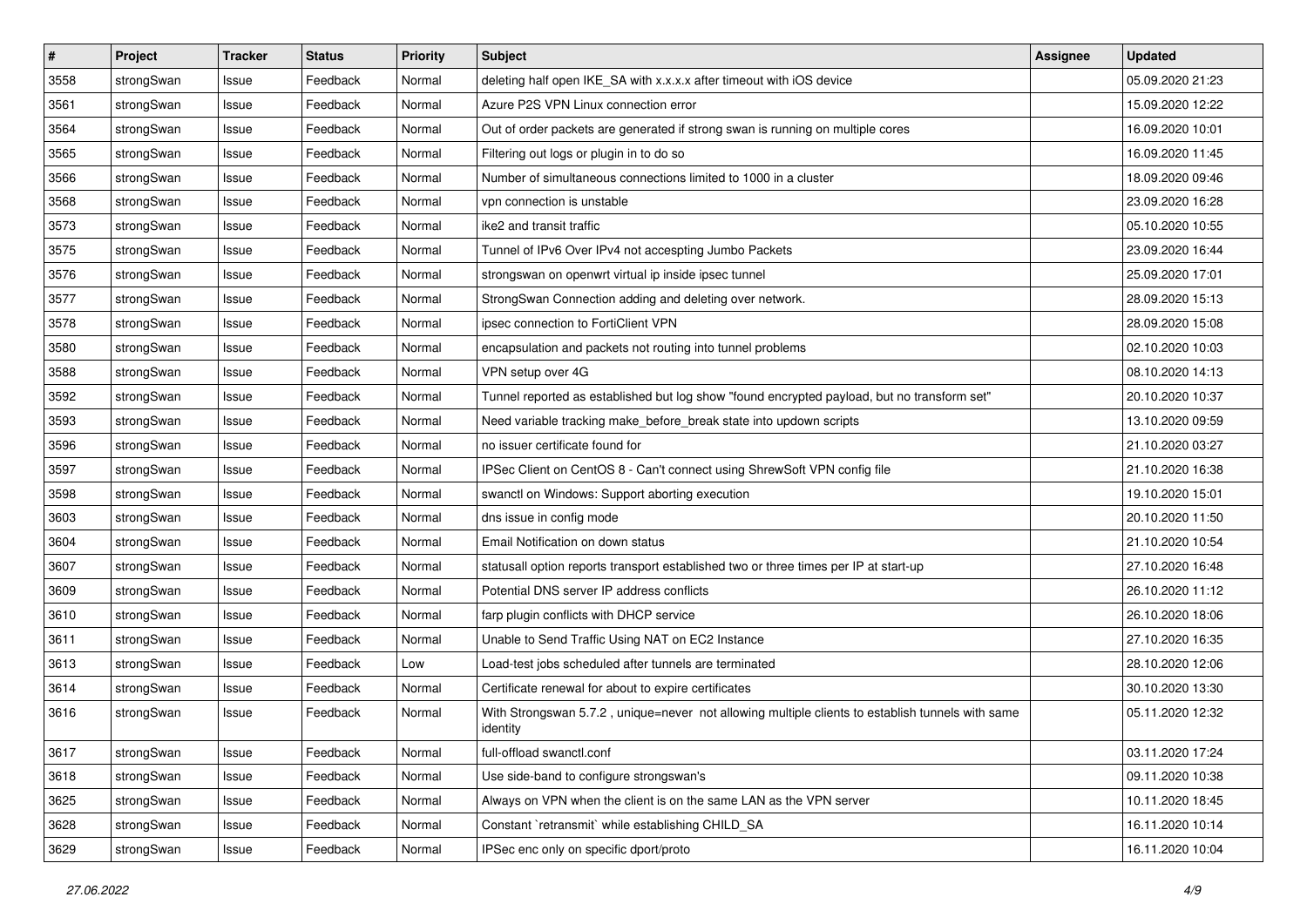| #    | Project    | <b>Tracker</b> | <b>Status</b> | <b>Priority</b> | <b>Subject</b>                                                                                                                      | <b>Assignee</b> | <b>Updated</b>   |
|------|------------|----------------|---------------|-----------------|-------------------------------------------------------------------------------------------------------------------------------------|-----------------|------------------|
| 3630 | strongSwan | Issue          | Feedback      | Normal          | The certificate is loaded but not used.                                                                                             |                 | 18.11.2020 10:29 |
| 3640 | strongSwan | Issue          | Feedback      | Normal          | Problem surfing via VPN form Android APK on a sepcific Mobile Operator                                                              |                 | 26.11.2020 11:43 |
| 3642 | strongSwan | Issue          | Feedback      | Normal          | How to distinguish encapsulated packets from different interfaces                                                                   |                 | 30.11.2020 09:38 |
| 3643 | strongSwan | Issue          | Feedback      | Normal          | Strongswan and FRR NHRP                                                                                                             |                 | 01.12.2020 10:55 |
| 3647 | strongSwan | Issue          | Feedback      | Normal          | Is it possible to receive INTERNAL_IP4_SUBNET attributes in updown scripts                                                          |                 | 02.12.2020 17:06 |
| 3650 | strongSwan | Issue          | Feedback      | Normal          | HA behaves very strange                                                                                                             |                 | 04.12.2020 08:53 |
| 3652 | strongSwan | Issue          | Feedback      | Normal          | In strongswan ipsec.conf, how to set the "ike" parameters so that it can support all hash Algorithm<br>and DH group server support? |                 | 08.12.2020 12:35 |
| 3654 | strongSwan | Issue          | Feedback      | Normal          | The L2tp/ipsec tunnel interface will not be delete when the connect abnormal interrupt.                                             |                 | 08.12.2020 12:24 |
| 3662 | strongSwan | Issue          | Feedback      | Normal          | unamed session                                                                                                                      |                 | 04.01.2021 11:32 |
| 3663 | strongSwan | Issue          | Feedback      | Normal          | Multiple ways to end up with duplicate / redundant child SA entries                                                                 |                 | 06.01.2021 16:15 |
| 3669 | strongSwan | Issue          | Feedback      | Normal          | Failed connection to IKE_SA (Checkpoint Server)                                                                                     |                 | 08.01.2021 17:58 |
| 3670 | strongSwan | Issue          | Feedback      | Normal          | Can routing rules be changed without terminating and re-initiating the tunnel                                                       |                 | 12.08.2021 14:29 |
| 3671 | strongSwan | Issue          | Feedback      | Normal          | Windows client failed with 13843 against Strongswan via SQL backend                                                                 |                 | 13.01.2021 14:43 |
| 3672 | strongSwan | Issue          | Feedback      | Normal          | ESP connection over IPv6                                                                                                            |                 | 14.01.2021 17:04 |
| 3678 | strongSwan | Issue          | Feedback      | Normal          | IKE authentication credentials are unacceptable - Ubuntu Server - Windows 10 client                                                 |                 | 19.01.2021 18:29 |
| 3682 | strongSwan | Issue          | Feedback      | Normal          | Is there a way to mark special case traffic bypass the traffic selectors?                                                           |                 | 03.02.2021 16:44 |
| 3683 | strongSwan | Issue          | Feedback      | Normal          | IKEV2 connection fail to rekey process                                                                                              |                 | 28.01.2021 13:25 |
| 3685 | strongSwan | Issue          | Feedback      | Normal          | giving up after 5 retransmits                                                                                                       |                 | 03.02.2021 16:59 |
| 3686 | strongSwan | Issue          | Feedback      | Normal          | Site to clients IPsec and private IP                                                                                                |                 | 04.02.2021 11:11 |
| 3687 | strongSwan | Issue          | Feedback      | Normal          | Strongswan ipsec do not forward package to host                                                                                     |                 | 02.02.2021 14:40 |
| 3692 | strongSwan | Issue          | Feedback      | Normal          | Failing IPsec Phase 2 connection between Centos 7 VPS and Cisco ASA5540                                                             |                 | 04.02.2021 16:29 |
| 38   | strongSwan | Feature        | <b>New</b>    | Low             | OCSP in IKE payload, RFC4806                                                                                                        |                 | 19.12.2014 14:20 |
| 87   | strongSwan | Feature        | New           | Normal          | <b>IPsec Multicast Support</b>                                                                                                      |                 | 19.12.2014 14:20 |
| 104  | strongSwan | Feature        | Feedback      | Normal          | Postgresql Db Support                                                                                                               |                 | 04.09.2019 10:05 |
| 162  | strongSwan | Feature        | Feedback      | Normal          | Submit ClusterIP patches mainline                                                                                                   |                 | 14.12.2015 20:43 |
| 215  | strongSwan | Feature        | New           | Normal          | strongswan NetworkManager plugin: make the "normal" ipsec configuration usable                                                      |                 | 12.08.2012 04:47 |
| 312  | strongSwan | Feature        | New           | Normal          | Feature Request: Option to limit or disable sending of ADDITIONAL_*_ADDRESS list for MOBIKE<br>Responder                            |                 | 13.03.2013 19:19 |
| 368  | strongSwan | Feature        | New           | Low             | Add support for UNITY_DEF_DOMAIN mode config and pass domain to resolvconf                                                          |                 | 27.07.2013 01:25 |
| 640  | strongSwan | Feature        | New           | Normal          | Provide an init_once() abstraction layer                                                                                            |                 | 10.07.2014 15:10 |
| 641  | strongSwan | Feature        | New           | Normal          | kernel-iph virtual IP support and IKE routing lookups ignoring IPsec routes                                                         |                 | 10.07.2014 15:11 |
| 642  | strongSwan | Feature        | New           | Normal          | Windows Named Pipe stream and service                                                                                               |                 | 10.07.2014 15:11 |
| 643  | strongSwan | Feature        | New           | Normal          | CNG/Bcrypt native Windows crypto plugin                                                                                             |                 | 10.07.2014 15:12 |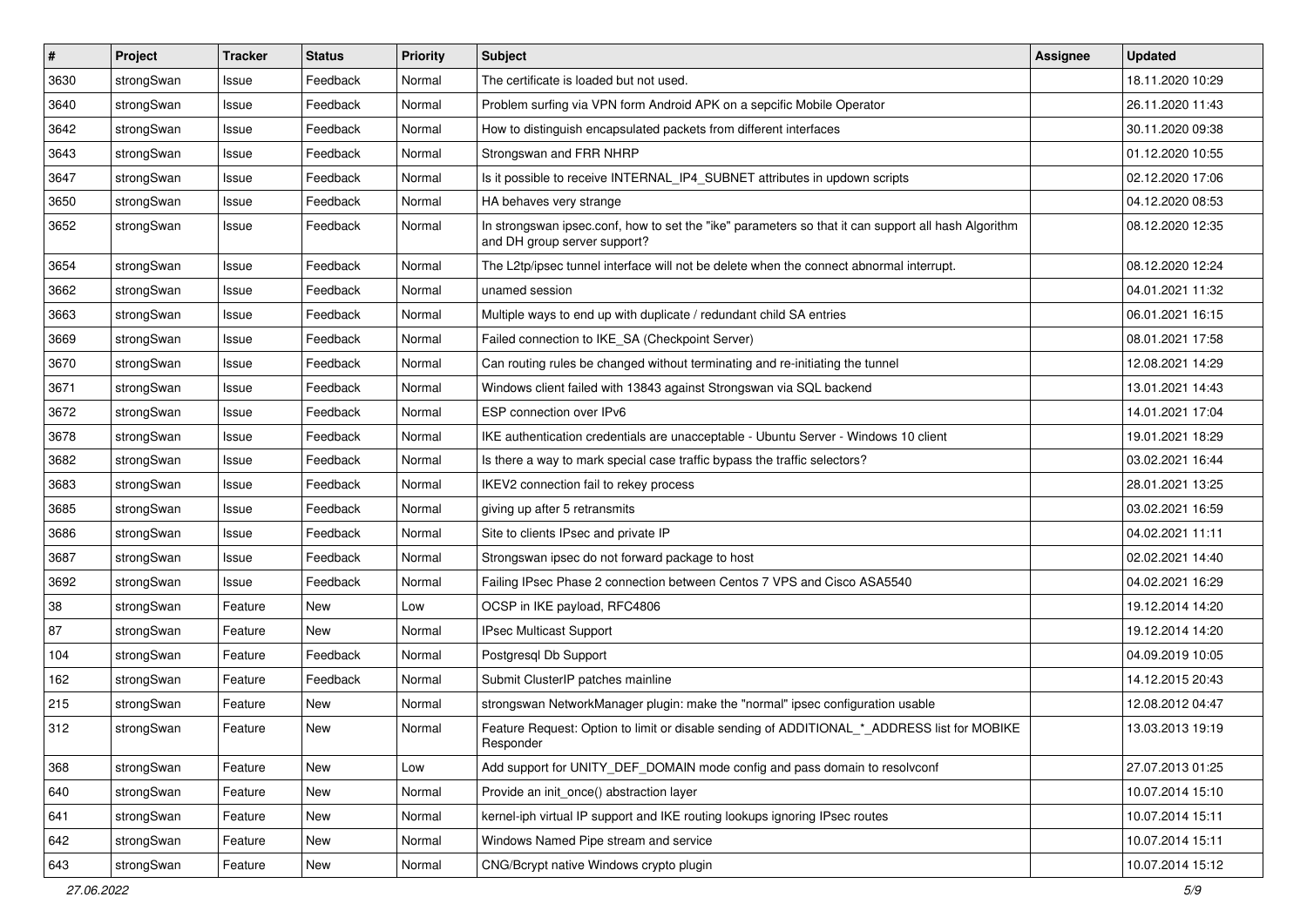| $\vert$ # | Project    | <b>Tracker</b> | <b>Status</b> | <b>Priority</b> | <b>Subject</b>                                                                                   | <b>Assignee</b> | <b>Updated</b>   |
|-----------|------------|----------------|---------------|-----------------|--------------------------------------------------------------------------------------------------|-----------------|------------------|
| 644       | strongSwan | Feature        | New           | Normal          | Non-monolithic Windows build                                                                     |                 | 10.07.2014 15:12 |
| 645       | strongSwan | Feature        | New           | Normal          | Support HeapAlloc() and friends in leak-detective                                                |                 | 10.07.2014 15:12 |
| 746       | strongSwan | Feature        | New           | Normal          | Different radius server(s) for accounting                                                        |                 | 22.10.2014 12:23 |
| 766       | strongSwan | Feature        | <b>New</b>    | Normal          | Make retransmit settings tunable by connection                                                   |                 | 14.11.2014 10:02 |
| 927       | strongSwan | Feature        | New           | Normal          | Charon: Implement route events and add an consumer in updown plugin                              |                 | 11.04.2015 12:02 |
| 930       | strongSwan | Feature        | <b>New</b>    | Normal          | Option to have non-sequential v6 roadwarrior addresses                                           |                 | 12.01.2016 16:36 |
| 1000      | strongSwan | Feature        | Feedback      | Normal          | Raise ALERT_TS_MISMATCH in IKE V1                                                                |                 | 09.09.2015 12:47 |
| 1008      | strongSwan | Feature        | Feedback      | Normal          | FARP for IPv6                                                                                    |                 | 14.12.2015 20:59 |
| 1057      | strongSwan | Feature        | New           | Normal          | conn switching based on eap identity                                                             |                 | 24.03.2020 10:14 |
| 1079      | strongSwan | Feature        | Feedback      | Normal          | Future Plans for firwall configuration equivalent under FreeBSD                                  |                 | 21.08.2015 15:58 |
| 1081      | strongSwan | Feature        | New           | Normal          | Active/standby VPN Gateway Failover                                                              |                 | 21.08.2015 22:01 |
| 1082      | strongSwan | Feature        | Feedback      | Normal          | Framed-Route to set leftsubnet                                                                   |                 | 07.10.2016 10:02 |
| 1207      | strongSwan | Feature        | <b>New</b>    | Normal          | Add more than 2 hosts support to HA plugin and make it configurable                              |                 | 08.12.2015 05:05 |
| 1251      | strongSwan | Feature        | New           | Normal          | FreeBSD HA                                                                                       |                 | 11.01.2016 22:01 |
| 1253      | strongSwan | Feature        | Feedback      | Normal          | Strongswan doesn't support CA bundles                                                            |                 | 19.01.2016 11:23 |
| 1265      | strongSwan | Feature        | New           | Normal          | An option to disable NAT-T                                                                       |                 | 23.06.2021 19:41 |
| 1482      | strongSwan | Feature        | Feedback      | Normal          | Allow changing init_limit_half_open etc. at runtime by reloading strongswan.conf                 |                 | 26.05.2016 14:49 |
| 1506      | strongSwan | Feature        | Feedback      | Normal          | Enhance DoS protection to deny users that failed Authentication                                  |                 | 17.06.2016 14:31 |
| 1559      | strongSwan | Feature        | Feedback      | Normal          | Expose received XAUTH/EAP username/password prompts via VICI, send secrets via VICI on<br>prompt |                 | 09.05.2017 16:28 |
| 2095      | strongSwan | Feature        | Feedback      | Normal          | Support liveness check in Strongswan                                                             |                 | 31.05.2017 00:56 |
| 2165      | strongSwan | Feature        | Feedback      | Normal          | missing LIBRESSL_VERSION_NUMBER support                                                          |                 | 03.11.2016 09:23 |
| 2185      | strongSwan | Feature        | Feedback      | Normal          | INTERNAL_IP4_SUBNET Attribute Support in Android Client                                          |                 | 10.12.2016 01:14 |
| 2202      | strongSwan | Feature        | Feedback      | Normal          | Radius NAS IP to be specified                                                                    |                 | 18.01.2017 17:58 |
| 2307      | strongSwan | Feature        | Feedback      | Normal          | Permit installation of trap policy for CHILD_SA configurations with unset local_addrs            |                 | 26.04.2017 15:04 |
| 2361      | strongSwan | Feature        | New           | Normal          | Import .sswan files from NetworkManager                                                          |                 | 12.06.2017 15:25 |
| 2409      | strongSwan | Feature        | Feedback      | Low             | Android client status details                                                                    |                 | 18.08.2017 13:23 |
| 2495      | strongSwan | Feature        | Feedback      | Normal          | LibreSSL Plugin                                                                                  |                 | 13.12.2017 09:29 |
| 2668      | strongSwan | Feature        | Feedback      | Normal          | UE shall include the DEVICE IDENTITY Notify payload                                              |                 | 22.05.2018 13:48 |
| 2707      | strongSwan | Feature        | New           | Normal          | More attributes taken/translated from radius attributes                                          |                 | 14.07.2018 15:21 |
| 2727      | strongSwan | Feature        | New           | Low             | single pair of selectors per CHILD_SA                                                            |                 | 23.08.2018 12:08 |
| 2729      | strongSwan | Feature        | Feedback      | Normal          | Does Swanctl provide the same option as Ipsec with the rightID using a %?                        |                 | 20.09.2018 17:37 |
| 2793      | strongSwan | Feature        | Feedback      | Normal          | Remote identity with certificate                                                                 |                 | 15.10.2018 10:20 |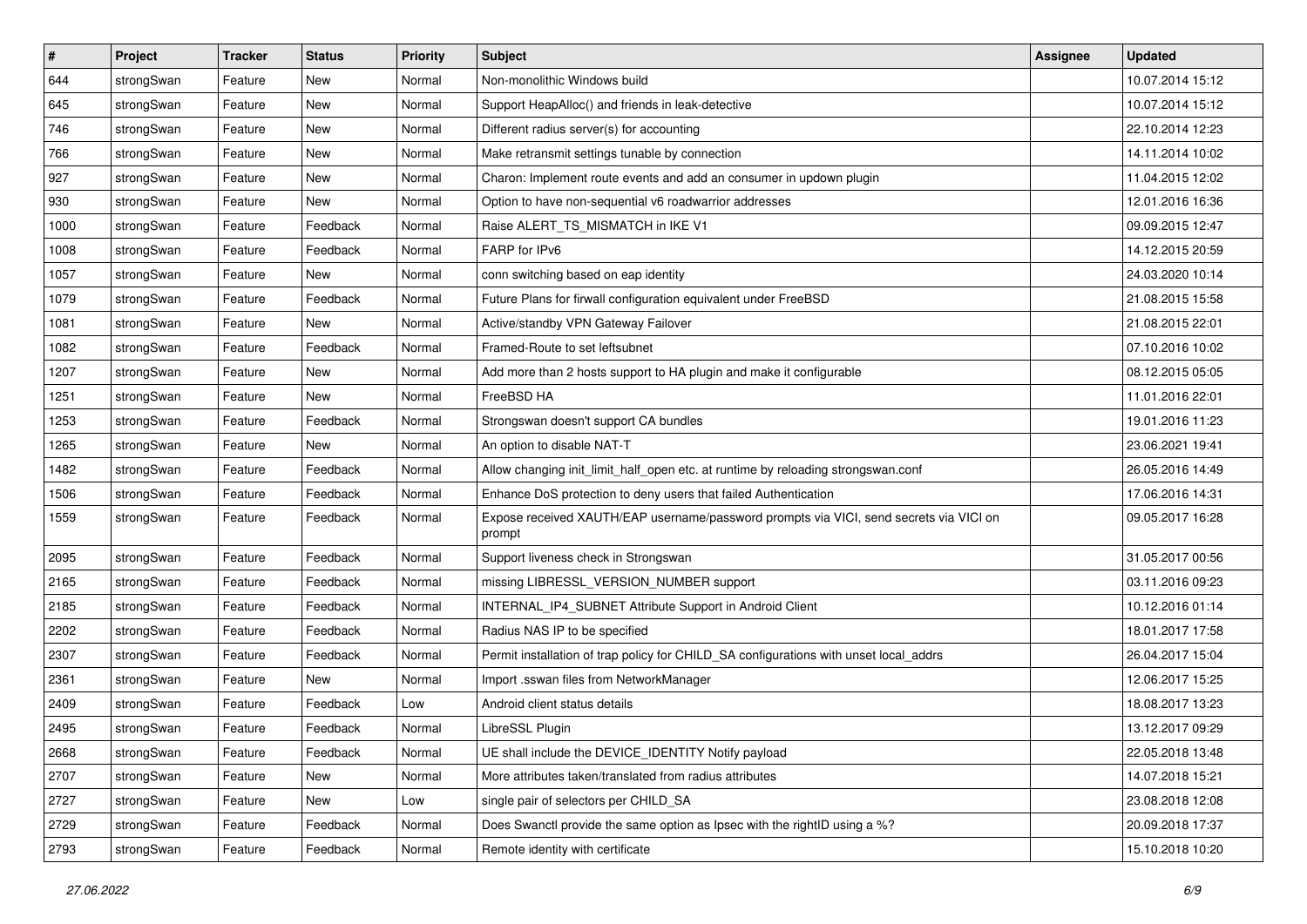| $\sharp$ | Project    | <b>Tracker</b> | <b>Status</b> | <b>Priority</b> | <b>Subject</b>                                                                                                          | <b>Assignee</b>    | <b>Updated</b>   |
|----------|------------|----------------|---------------|-----------------|-------------------------------------------------------------------------------------------------------------------------|--------------------|------------------|
| 2814     | strongSwan | Feature        | Feedback      | Normal          | Force Keepalive Packets if There is no NAT                                                                              |                    | 29.10.2018 15:47 |
| 2823     | strongSwan | Feature        | Feedback      | Low             | Implementing VPN peer failover                                                                                          |                    | 16.11.2018 10:25 |
| 2854     | strongSwan | Feature        | New           | Low             | Srongswan doesn't sending RADIUS Accounting-On/Off on start up / shutdown                                               |                    | 10.12.2018 10:19 |
| 2972     | strongSwan | Feature        | Feedback      | Normal          | how to add X509v3 Key Usage: Key Encipherment                                                                           |                    | 13.03.2019 13:59 |
| 3075     | strongSwan | Feature        | <b>New</b>    | Normal          | <b>IPsec Labelling</b>                                                                                                  |                    | 29.05.2019 17:09 |
| 3104     | strongSwan | Feature        | Feedback      | Normal          | EAP-RADIUS: binding address feature for routers with multiple interfaces connected to LAN.                              |                    | 17.06.2021 02:26 |
| 3135     | strongSwan | Feature        | Feedback      | Normal          | Android client - settings for connection re-try                                                                         |                    | 12.08.2019 16:32 |
| 3162     | strongSwan | Feature        | Feedback      | Normal          | Strongswan Android support for default DNS suffixes (UNITY DEF DOMAIN flag)                                             |                    | 29.08.2019 10:29 |
| 3244     | strongSwan | Feature        | New           | Low             | eap-peap on android                                                                                                     |                    | 04.11.2019 10:17 |
| 3276     | strongSwan | Feature        | Feedback      | Low             | N1_MODE_CAPABILITY                                                                                                      |                    | 21.11.2019 16:49 |
| 3398     | strongSwan | Feature        | New           | Normal          | Android client - allow configuring eap_id with EAP-TLS                                                                  |                    | 06.04.2020 23:19 |
| 3422     | strongSwan | Feature        | Feedback      | Normal          | Allow multiple local.id to be specified in a single connection?                                                         |                    | 23.04.2020 13:19 |
| 3441     | strongSwan | Feature        | New           | Normal          | [Android] Lock modification of VPN configurations on work devices                                                       |                    | 11.05.2020 10:00 |
| 3456     | strongSwan | Feature        | New           | Low             | move to github/gitlab                                                                                                   |                    | 22.05.2020 12:27 |
| 3457     | strongSwan | Feature        | <b>New</b>    | Low             | user-friendly pkcs11 certificate selection                                                                              |                    | 22.05.2020 12:52 |
| 3651     | strongSwan | Feature        | <b>New</b>    | Normal          | Support for FC-SP-2                                                                                                     |                    | 07.01.2021 20:04 |
| 3653     | strongSwan | Feature        | Feedback      | Normal          | Is there any possibility to pass any non-standard parameters for tunnels (ike or child sa) for use by<br>custom plugin? |                    | 08.12.2020 11:03 |
| 3689     | strongSwan | Feature        | Feedback      | Normal          | Auto-connect on Wi-Fi network.                                                                                          |                    | 03.02.2021 16:32 |
| 397      | strongSwan | <b>Bug</b>     | <b>New</b>    | High            | Receive TS_UNACCEPTABLE errors                                                                                          |                    | 31.05.2017 00:35 |
| 994      | strongSwan | Bug            | New           | Urgent          | same rekey time for ike and child causes tunnel deletion for ikev1 in 5.2.2 version                                     |                    | 12.06.2015 12:31 |
| 1068     | strongSwan | <b>Bug</b>     | Feedback      | Normal          | strongswan 5.3.2 and IKEv1 in transport mode causes NO_PROPOSAL_CHOSEN error                                            |                    | 26.01.2018 13:30 |
| 2273     | strongSwan | <b>Bug</b>     | Feedback      | Normal          | Unable to install strongswan client helper on OSX El Capitan                                                            |                    | 10.03.2017 15:34 |
| 3285     | strongSwan | <b>Bug</b>     | Feedback      | Normal          | Virtual IPs on FreeBSD cannot set IPv6 addresses                                                                        |                    | 02.11.2021 11:04 |
| 404      | strongSwan | Issue          | Feedback      | Normal          | TNC: Update HowTos and implement some compilation flag checking                                                         | Andreas<br>Steffen | 10.09.2013 13:58 |
| 542      | strongSwan | Issue          | Feedback      | Normal          | Nesting tunnels                                                                                                         | Andreas<br>Steffen | 07.03.2014 09:22 |
| 406      | strongSwan | Feature        | Feedback      | Low             | TNC: Speeding up the Attestation process                                                                                | Andreas<br>Steffen | 10.09.2013 14:00 |
| 2493     | strongSwan | Issue          | Feedback      | Normal          | Pkcs11 Plugin Returns w/Bogus Return Code                                                                               | Jordan Hrycaj      | 12.12.2017 15:58 |
| 2494     | strongSwan | Issue          | Feedback      | Normal          | Problems With 64bit Slot IDs With Pkcs11 Plugin                                                                         | Jordan Hrycaj      | 12.12.2017 16:03 |
| 1165     | strongSwan | Issue          | New           | Normal          | StrongSwan Virtual Ip problem                                                                                           | Martin Willi       | 19.10.2015 23:59 |
| 129      | strongSwan | Feature        | Assigned      | Normal          | Relations between ike/child/peer_cfg                                                                                    | Martin Willi       | 06.02.2012 10:50 |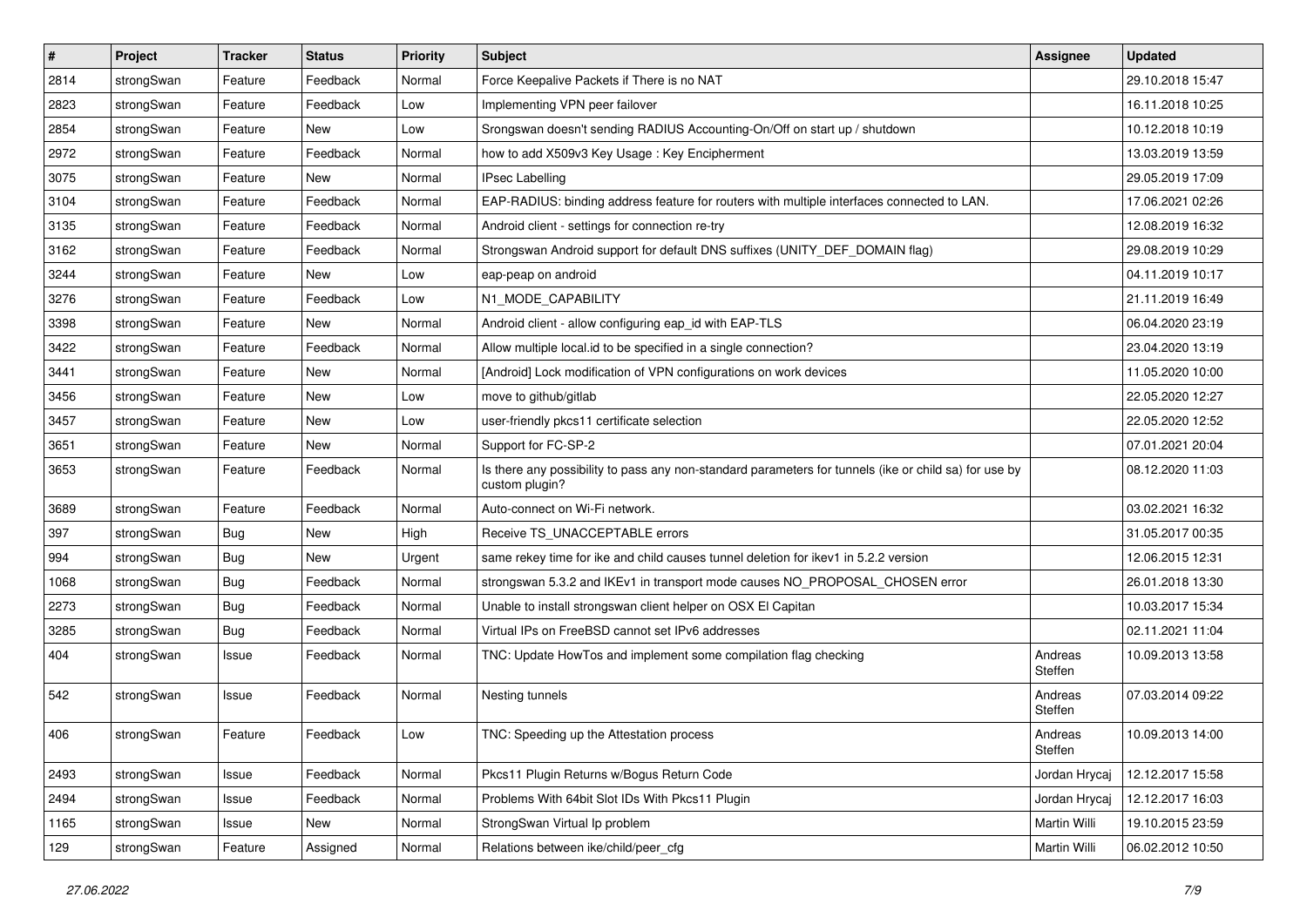| $\vert$ # | Project    | <b>Tracker</b> | <b>Status</b> | Priority | <b>Subject</b>                                                             | <b>Assignee</b>                 | <b>Updated</b>   |
|-----------|------------|----------------|---------------|----------|----------------------------------------------------------------------------|---------------------------------|------------------|
| 960       | strongSwan | Feature        | Feedback      | Normal   | Raise ALERT PROPOSAL MISMATCH IKE in IKE V1                                | Martin Willi                    | 30.08.2017 09:05 |
| 456       | strongSwan | <b>Bug</b>     | Feedback      | Normal   | StrongSwan client for OS X crashes                                         | Martin Willi                    | 21.03.2014 12:16 |
| 3606      | strongSwan | Issue          | Feedback      | Normal   | Using ipsec tunnel from "foreign" subnet                                   | Noel Kuntze                     | 26.10.2020 12:23 |
| 359       | strongSwan | Issue          | Feedback      | Normal   | <b>Mediation Server Connection</b>                                         | Tobias<br><b>Brunner</b>        | 16.07.2013 16:25 |
| 462       | strongSwan | Issue          | Feedback      | Normal   | strongswan android app can not use on android 4.4 OS                       | Tobias<br><b>Brunner</b>        | 06.01.2014 13:07 |
| 482       | strongSwan | Issue          | Feedback      | Normal   | NAT-NAT connection                                                         | Tobias<br><b>Brunner</b>        | 09.10.2014 12:37 |
| 552       | strongSwan | Issue          | Feedback      | Normal   | move pki tool to ipsecdir                                                  | Tobias<br>Brunner               | 14.04.2014 13:52 |
| 3291      | strongSwan | Issue          | Feedback      | Normal   | IPSec IKEv2 Client to VPN service 2                                        | Tobias<br><b>Brunner</b>        | 16.08.2020 12:58 |
| 3560      | strongSwan | Issue          | Feedback      | Normal   | PSK tunnel working - Cert fails with fragmention errors                    | Tobias<br><b>Brunner</b>        | 11.09.2020 14:15 |
| 3584      | strongSwan | Issue          | Feedback      | Normal   | Separate ipsec.conf file per conn and separate ipsec.secrets file per conn | <b>Tobias</b><br><b>Brunner</b> | 30.09.2020 17:06 |
| 3594      | strongSwan | Issue          | Feedback      | Normal   | How to see the traffic at ESP in UDP SPIs and forwarding rule              | Tobias<br><b>Brunner</b>        | 15.10.2020 13:57 |
| 3620      | strongSwan | Issue          | Feedback      | Normal   | L2TP/IPSEC ipsec.conf setting                                              | Tobias<br><b>Brunner</b>        | 12.11.2020 10:14 |
| 3626      | strongSwan | Issue          | Feedback      | Low      | "Always On VPN" not available in Fire TV 4k                                | Tobias<br><b>Brunner</b>        | 11.11.2020 12:41 |
| 3636      | strongSwan | Issue          | Feedback      | Normal   | Tor behind VPN                                                             | Tobias<br>Brunner               | 23.11.2020 14:09 |
| 3665      | strongSwan | Issue          | Feedback      | Normal   | When there is data flow, the VPN tunnel will not automatically connect     | Tobias<br><b>Brunner</b>        | 05.01.2021 16:26 |
| 3668      | strongSwan | Issue          | Feedback      | Normal   | Configuring the strongSwan Helm chart on openshift                         | Tobias<br><b>Brunner</b>        | 07.01.2021 16:33 |
| 3673      | strongSwan | Issue          | Feedback      | Normal   | IKEv2/IPSec MSCHAPv2 fails on Android 11 (API 30).                         | Tobias<br><b>Brunner</b>        | 17.01.2021 07:25 |
| 3680      | strongSwan | Issue          | Feedback      | Normal   | How to unload a paritcular certificate from strongswan.                    | Tobias<br><b>Brunner</b>        | 27.01.2021 09:28 |
| 173       | strongSwan | Feature        | Assigned      | Normal   | Support for IP address ranges in traffic selectors                         | Tobias<br><b>Brunner</b>        | 14.06.2012 11:31 |
| 243       | strongSwan | Feature        | Feedback      | Normal   | Configure routing table in peer                                            | <b>Tobias</b><br><b>Brunner</b> | 23.05.2013 20:03 |
| 268       | strongSwan | Feature        | Feedback      | Normal   | support for ssh keypairs in strongswan network-manager plugin              | <b>Tobias</b><br><b>Brunner</b> | 19.02.2014 15:13 |